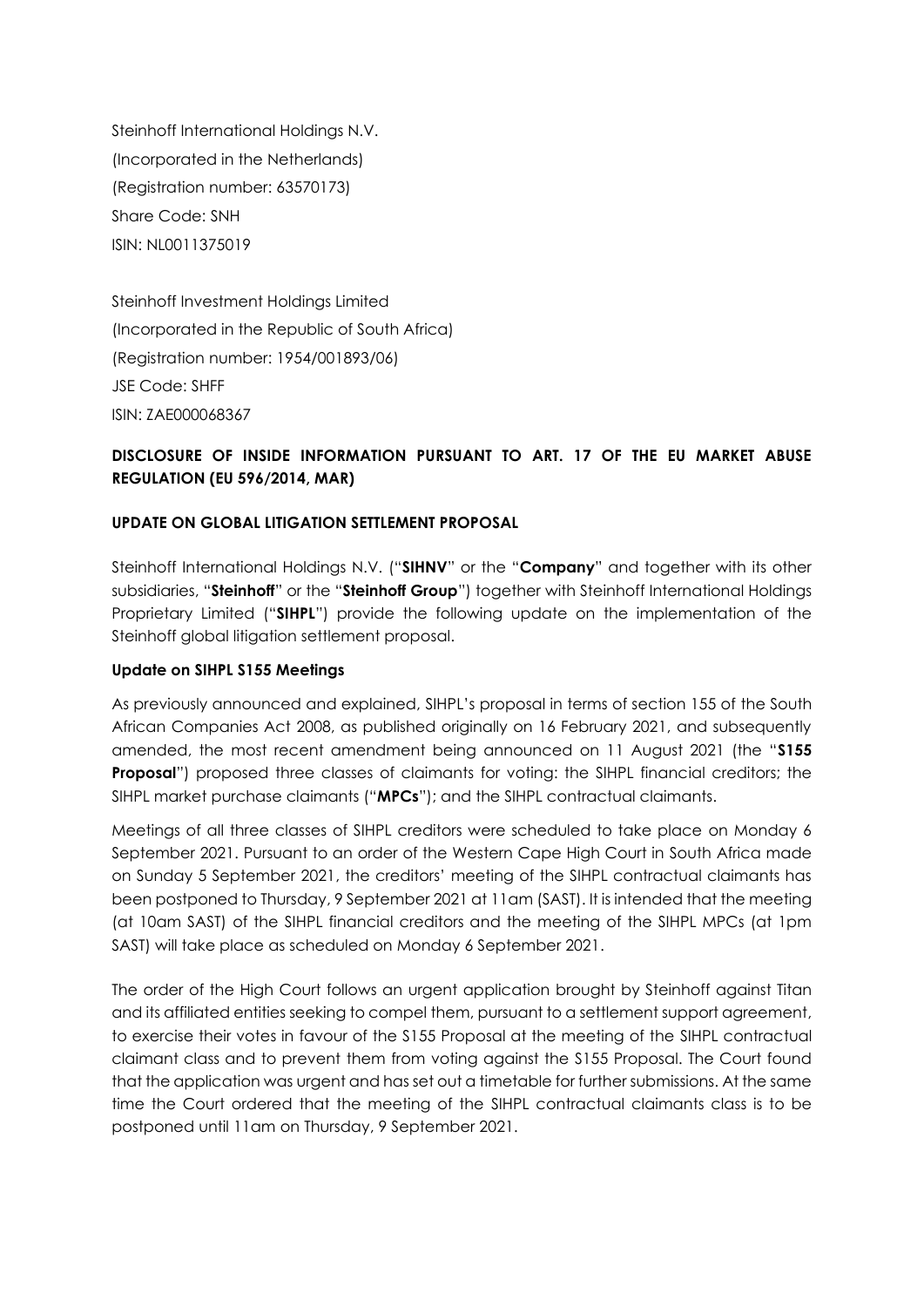# **Updates in relation to the S155 Proposal**

Steinhoff announces the following updates in relation to the S155 Proposal that are being disclosed prior to the SIHPL MPC and SIHPL financial creditors meetings:

# **PPH Shares in the Second Portion of SIHPL S155 Settlement Consideration**

Under the terms of the S155 Proposal, Steinhoff will provide settlement consideration in two portions on the bases of –

- (i) a first portion equal to 50 per cent of the total consideration payable in cash; and
- (ii) a second portion equal to 50 per cent of the total consideration payable in PPH shares (at ZAR 15 per share) or a greater amount in cash.

Steinhoff has been considering its options in respect of the second portion of settlement consideration in view of the recent PPH share price and the possibility that such second portion will be settled in cash.

In respect of that second portion of the settlement consideration (the "**Second Settlement Portion**"):

- (1) On or before 5pm (Johannesburg) on 8 September 2021, any SIHPL S155 contractual claimant or any SIHPL MPC, may notify SIHPL in writing (via email to [settlement@steinhoffinternational.com\)](mailto:settlement@steinhoffinternational.com) that it wishes to elect to receive the Second Settlement Portion by delivery of PPH Shares at the Settlement Spot Price and in discharge in full of the Second Settlement Portion, in which case the Second Settlement Portion shall (subject to the occurrence of the Settlement Effective Date, and in accordance with the S155 Proposal) be satisfied accordingly. If no election is made by an eligible claimant then its second portion is expected to be settled in cash.
- (2) For these purposes, the "**Settlement Spot Price**" will be ZAR19.82 per PPH share.
- (3) Any PPH Shares so received by a claimant pursuant to the election (the "**Election PPH Shares**") shall be subject to a lock-up of 180 days from the date on which the Election PPH Shares are transferred to the claimant.
- (4) Any such election by a SIHPL contractual claimant or a SIHPL market purchase claimant may only be made in respect of the full amount of its Second Settlement Portion and not in part. Any fractional share entitlement shall be rounded down. Any regulatory matters arising as a consequence of the transfer by Steinhoff to the transferee or the direct holding by the claimant shall be at the claimant's risk and any tax matters arising from the transfer of the Election PPH Shares by Steinhoff will be for the account of the claimant transferee. The form of exchange and discharge documentation to be completed by the claimant will be made available upon it making such election will be available from SIHPL following notification of its election. Rights to vote, receive dividends, and any other rights relating to Election PPH Shares will only arise on transfer of legal title of such shares to the relevant electing claimant.

For the avoidance of doubt, the Second Settlement Portion does not apply to the BVI and Cronje 7 SIHPL contractual claims (as defined and referred to in the S155 Proposal), the terms of which remain as announced by Steinhoff on 3 September 2021.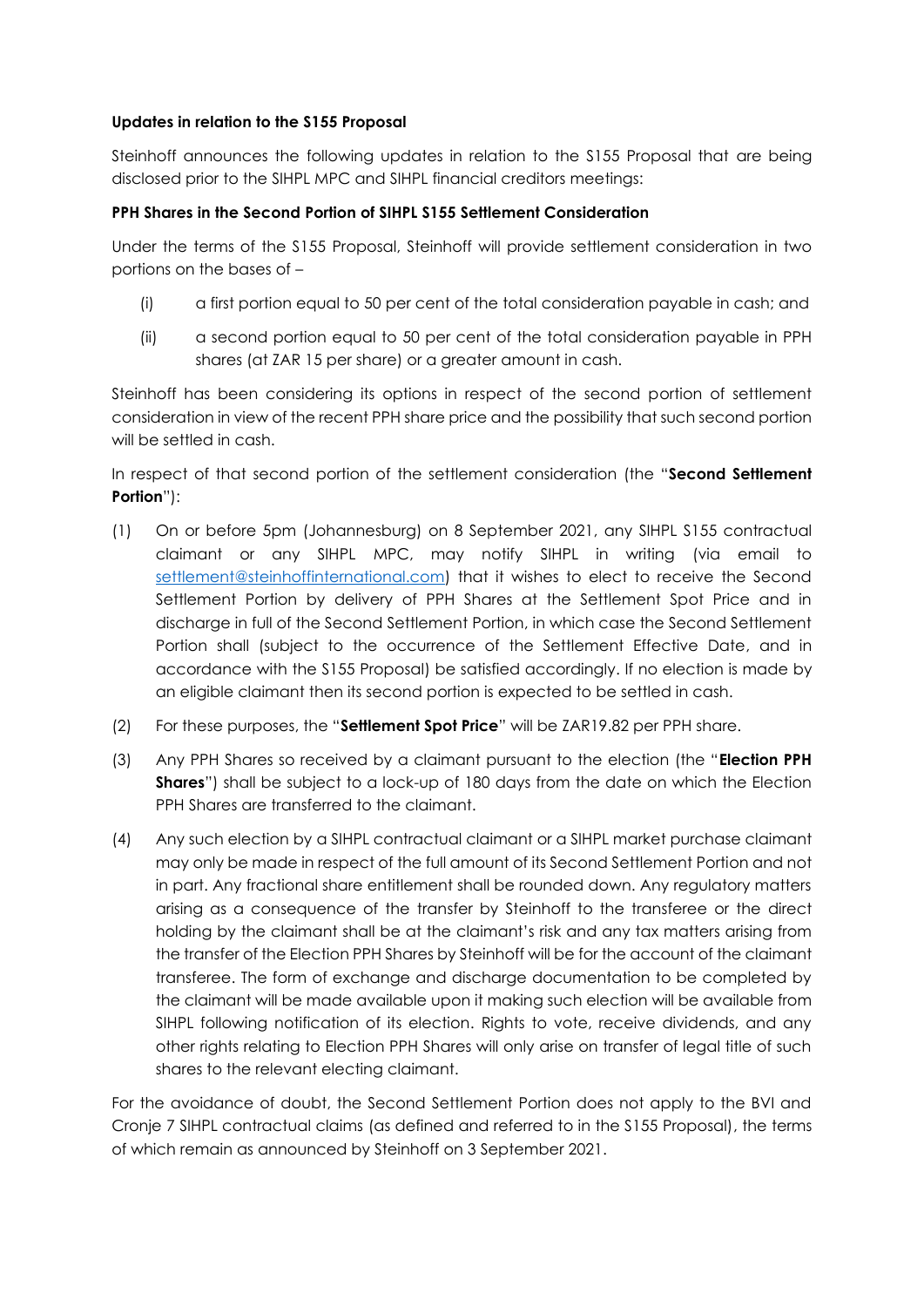# **Amendments to the proposed SIHPL/Titan Loan**

As described in the S155 Proposal, on the Settlement Effective Date SIHPL, Titan Premier Investments (Pty) Ltd ("**Titan**") and Thibault Square Financial Services (Pty) Ltd ("**Thibault**") will enter into a payment agreement on terms summarised in the S155 Proposal (the "**Payment Agreement**"). Subject to resolution of the litigation with Titan affiliates described above, SIHPL intends to amend, and SIHPL has sought (but not yet received) confirmation of sufficient support from SIHPL financial creditors in accordance with the proposed SIHPL Intercreditor Agreement (which will come into effect on Settlement Effective Date) to consent to amend, the terms of the Payment Agreement immediately following the Settlement Effective Date, as follows:

- (1) the "Payment Date" under the Payment Agreement will be amended to the first business day after the tenth anniversary of the date of the Payment Agreement; and
- (2) the applicable interest rate (referred to as the "Specified Rate") under the Titan Payment Agreement will be zero.

Other maturity and payment dates under the SIHPL finance documents (including the S155 Settlement Note) will be amended to remain at the originally expected date of 5 years 6 months after the Settlement Effective Date.

#### **Update on Hamilton Support**

SIHNV refers to its announcement of 11 August 2021, in which it confirmed the in-principle support of the active claimant group, Hamilton. Steinhoff confirms that Hamilton entities have now entered into a settlement support letter with SIHNV and SIHPL to confirm their support for the Steinhoff global settlement proposal. The settlement support terms agreed by Hamilton do not extend to the arrangements in place with the third parties (the former auditors and D&O insurers) which remain to be finalised between those parties. The Hamilton settlement support letter includes provision for a contribution of EUR 500,000 in respect of legal costs incurred by Hamilton in the course of the recent S.45 proceedings and the class composition proceedings before the High Court of South Africa.

*The securities referenced herein have not been and will not be registered under the US Securities Act of 1933 (the "Securities Act") and may not be offered or sold in the United States absent registration under the Securities Act or pursuant to an applicable exemption from the registration requirements thereunder.*

The Company has a primary listing on the Frankfurt Stock Exchange and a secondary listing on the JSE Limited.

Stellenbosch, South Africa

Contact: Steinhoff International Holdings N.V. Investor Relations Phone: +27 21 808 0700 E-mail: [investors@steinhoffinternational.com](mailto:investors@steinhoffinternational.com)

6 September 2021